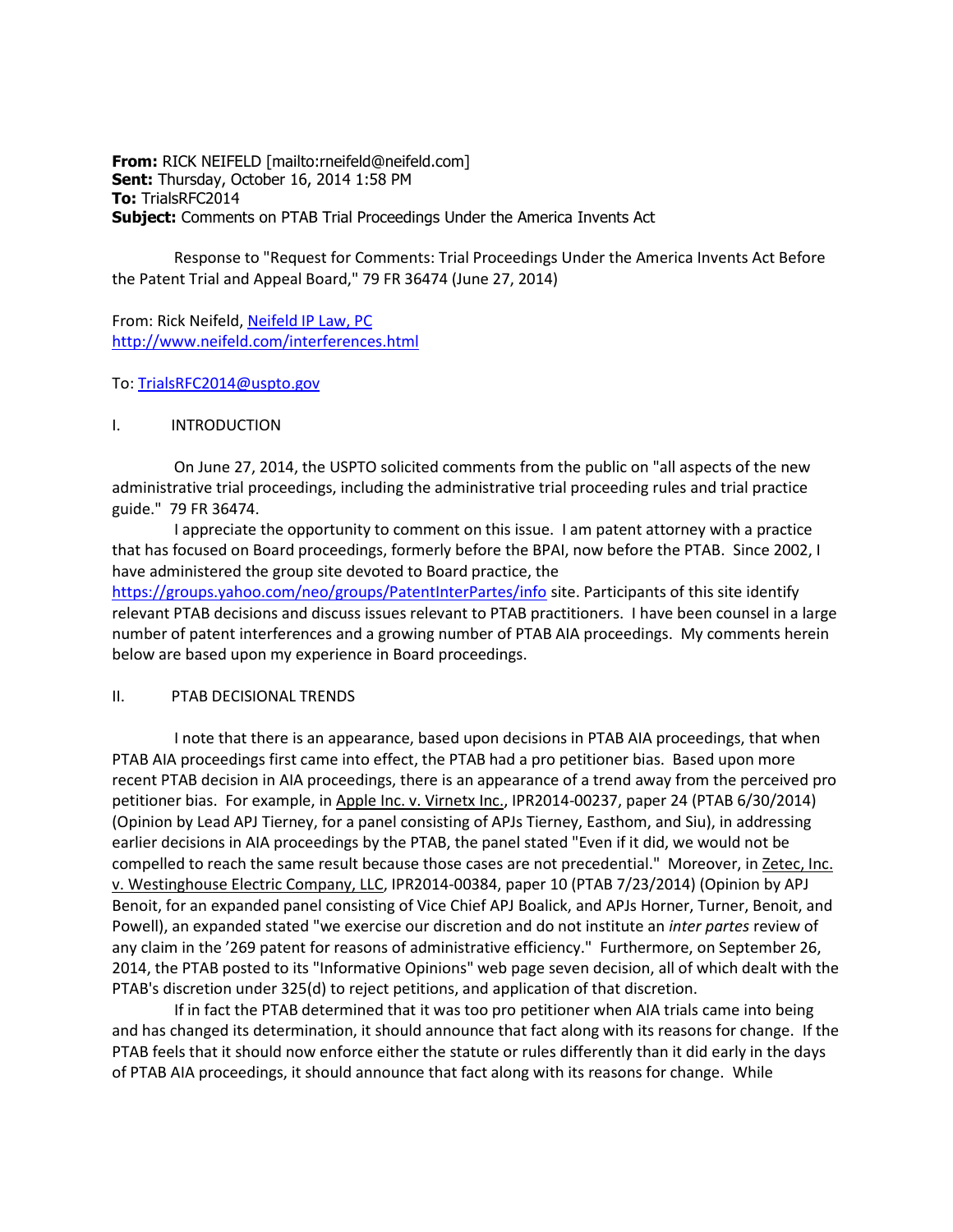informative decisions are helpful, the PTAB should not attempt to announce policy changes inferentially, for example by selectively publishing PTAB decisions as informative decisions.

### III. MOTIONS TO AMEND A PATENT

 There is also a belief amongst many PTAB practitioners that the ability obtain grant of a motion to amend a patent is unduly limiting, and that the scope of such a motion is unduly limiting. The PTAB case law has generally restricted the statutory "reasonable number of substitute claims," to one. The PTAB default page limit for a motion to amend generally precludes sufficient showings to have a motion to amend granted. It is not enough, in my view, for the PTAB to point out that one or two such motions have been granted, and it is not enough for the PTAB to explain why those motions were granted. Instead, the PTAB should rethink its limitations on motions to amend in view of the public policy advantage of settling all issues on patentability promptly, and in one proceeding.

# IV. "OFFICE PATENT TRIAL PRACTICE GUIDE; RULE"

 The PTO promulgated three sets of rules for PTAB AIA trials; the generally applicable rules; the proceeding type specific rules; and the "Office Patent Trial Practice Guide; Rule" (Herein after "Guide"). The structure and format is confusing because it requires practitioners to reference three separate sources. The least referenced is the Guide. The most burdensome to read is the Guide. Without specific comments, I suggest that any requirement or clarification of rule requirements now contained only in the Guide and not contained in the numbered rules in 37 CFR 42, should be incorporated into the numbered rules. That is, the Guide should be a Guide to practice, and not be the sole source of rule requirements with which PTAB practitioners must comply.

# V. SPECIFIC RULES

 I list below in abbreviate form the rules which I think you should consider revising and what the revision should be. Reasons for these proposed revisions are generally well known and therefore not state herein below.

42.6 - Claim charts: You should include a definition of claim charts. You should define claim charts to exclude anything other that claim recitations, citations to non declaratory evidence, and quotations from non declaratory evidence. You should ensure the definition excludes citations to declaratory and deposition evidence.

42.6 - Block quotes: You should allow block quotes to be single spaced.

42.6 Incorporation by reference: You should provide that incorporation by reference requires authorization from the Board, so that you have authorization to allow incorporation by reference in those many situations were the exact same argument is applicable either in the same proceeding, or in related proceedings.

42.6 - Electronic filing: The "parameters established by the Board" should allow documents to be filed using backup counsel's login credentials.

42.6 - Service: You should provide that service may be made electronically to electronic mail addresses specified in the mandatory notices, instead of "by agreement of the parties".

42.10 - *pro ha vice*: Consider incorporating your case law criteria into a revised rule.

42.20 - Burdens: Change item (c) to refer to both the burdens of proof and persuasion. Also to avoid doubt, change item (c) to refer to the "petitioning or moving" party, instead of just the "moving party."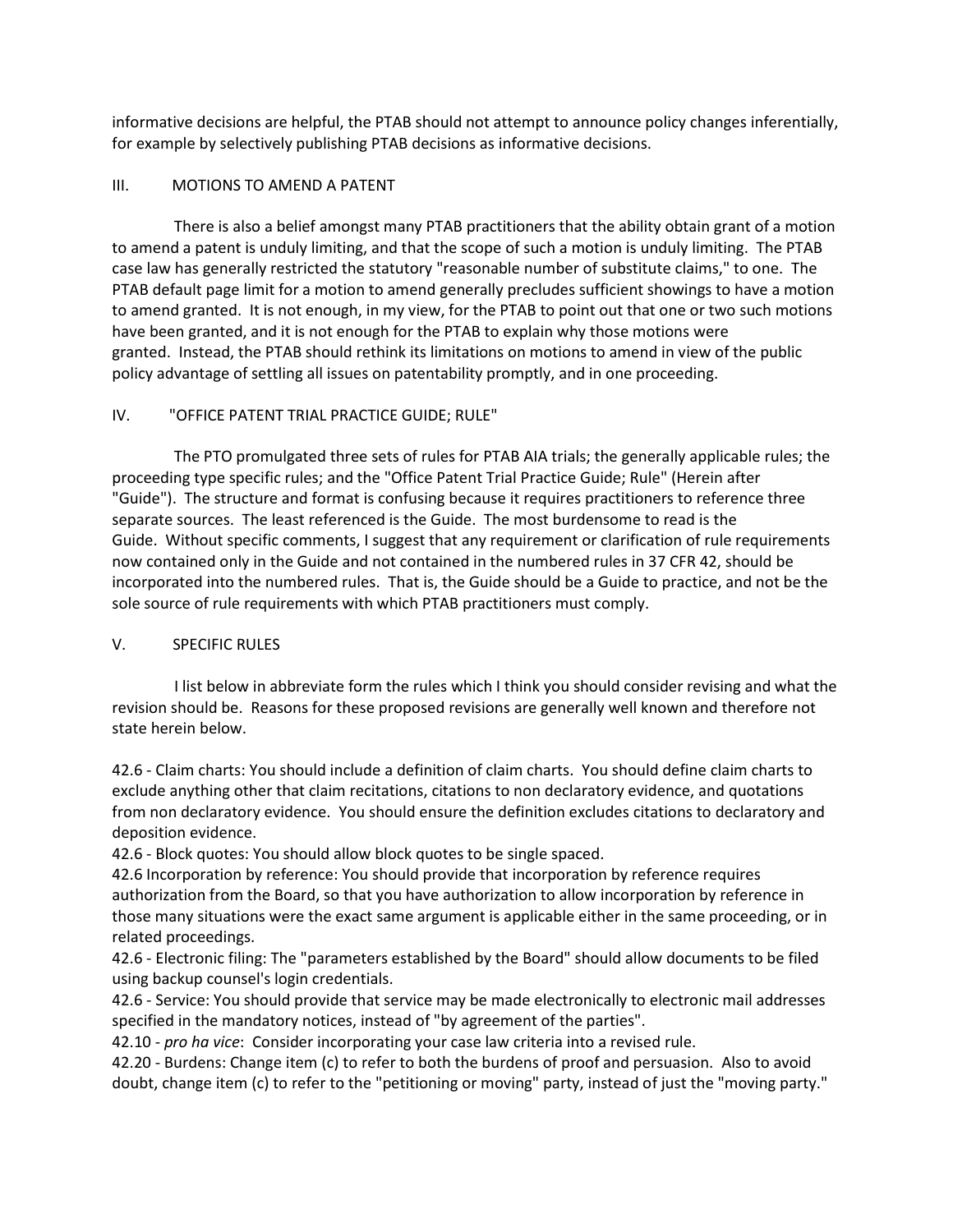42.23 - Vagueness: Change "material facts in dispute" to "material facts, contained in a 42.22(c) statement of material facts, in dispute".

42.24(a)(1) - Vagueness: Change "any statement of material facts" to "any statement of material facts pursuant to 42.22(c) and 42.23(a)".

42.24(a)(v) - Motion page limits: Change to "Motions, other than motions to amend: 15 pages. Motions to amend; 60 pages."

42.53(g) - Vagueness: Change "all costs associated with the testimony" to "all costs associated with producing the witness; providing the officer and having the officer record the testimony; and providing the certified transcript of the testimony to all other parties"

42.64 - Objections to evidence: The rules should be changed to provide for filing of objections to evidence as exhibits. Under current practice, there is no record before the Board of the service of objections and therefore a dispute as to timeliness of service can arise.

42.64 - Supplemental evidence: The rules should be changed to provide for filing of supplemental evidence as exhibits. Under current practice, there is no record before the Board of the service of supplemental evidence, and therefore a dispute as to timeliness of service can arise. The Board is unable to determine whether cross-examination of supplemental declaratory evidence, is warranted, because that evidence is not before the Board for evaluation.

42.65(a) - Weak standard: Change "little or no weight" to - - "no weight". A chronic problem with Board proceedings is the battle of the experts. The Board's determination of which expert is correct, should not depend upon the cross-examination skills of the practitioner. Instead, it should depend upon the clarity and factual basis in the record of the expert's opinion. The Board has long failed to appreciate that slick declarations cause tremendous unnecessary additional work for the parties, requiring additional preparation and due diligence in preparing for and taking cross-examination, and in rebutting conclusions in slick declarations with rebuttal evidence. Additional support for this rule change appears in Federal Rule of Evidence 702(b) and (d).

42.104(b)(4) Vagueness: It is not clear from this rule whether it contains one or two requirements. Is the "How the construed claim is unpatentable ..." merely a foundation for "The petition must specify where each element of the claim is found in the prior art patents or printed publications relied upon"? Is "How the construed claim is unpatentable under the statutory grounds identified in paragraph (b)(2) of this section" a separate required showing? You should revise to clarify your requirements. For example, by making each sentence a separately identified subsection of (b)(1) if they are indeed separate requirements. If not separate requirements, you should flip the order of the two sentences and clarify that the "How the construed claim" is unpatentable under the statutory grounds in view of the disclosures at the cited location in the prior art patents or printed publications.

42.121 - Motion to amend in an IPR: Please see my general comments, in section III above. 42.121(b)(1) - Change "The support in the original disclosure of the patent" to "The support in the original disclosure of the application from which the patent issued".

42.204(b)(4) Vagueness: Same issue as for 42.104(b)(4).

42.221 - Motion to amend in a PGR or CBM: Please see my general comments, in section III above. 42.301(b) - "Technological invention" definition: Your definition apparent fails to reflect case law placing the burden to show both factors of this test are satisfied. The rule, as written, merely states that both factors will be considered, not that both factors ("claimed subject matter as a whole recites a technological feature that is novel and unobvious over the prior art"; and "claimed subject matter as a whole recites a technological feature that ... solves a technical problem using a technical solution") must not exist, for the claim to not define a "technological invention". *Cf.* GSI Commerce Solutions, INC. v. Lakshmi Arunachalam, CBM2014-00101, paper 10 (PTAB 10/7/2014) (Decision by APJ McNamara, for a panel consisting of APJs Easthom, Saindon, and McNamara)("Therefore, Petitioner has not shown that claim 2 and claims 5–19, which depend from claim 2, qualify for covered business method patent review